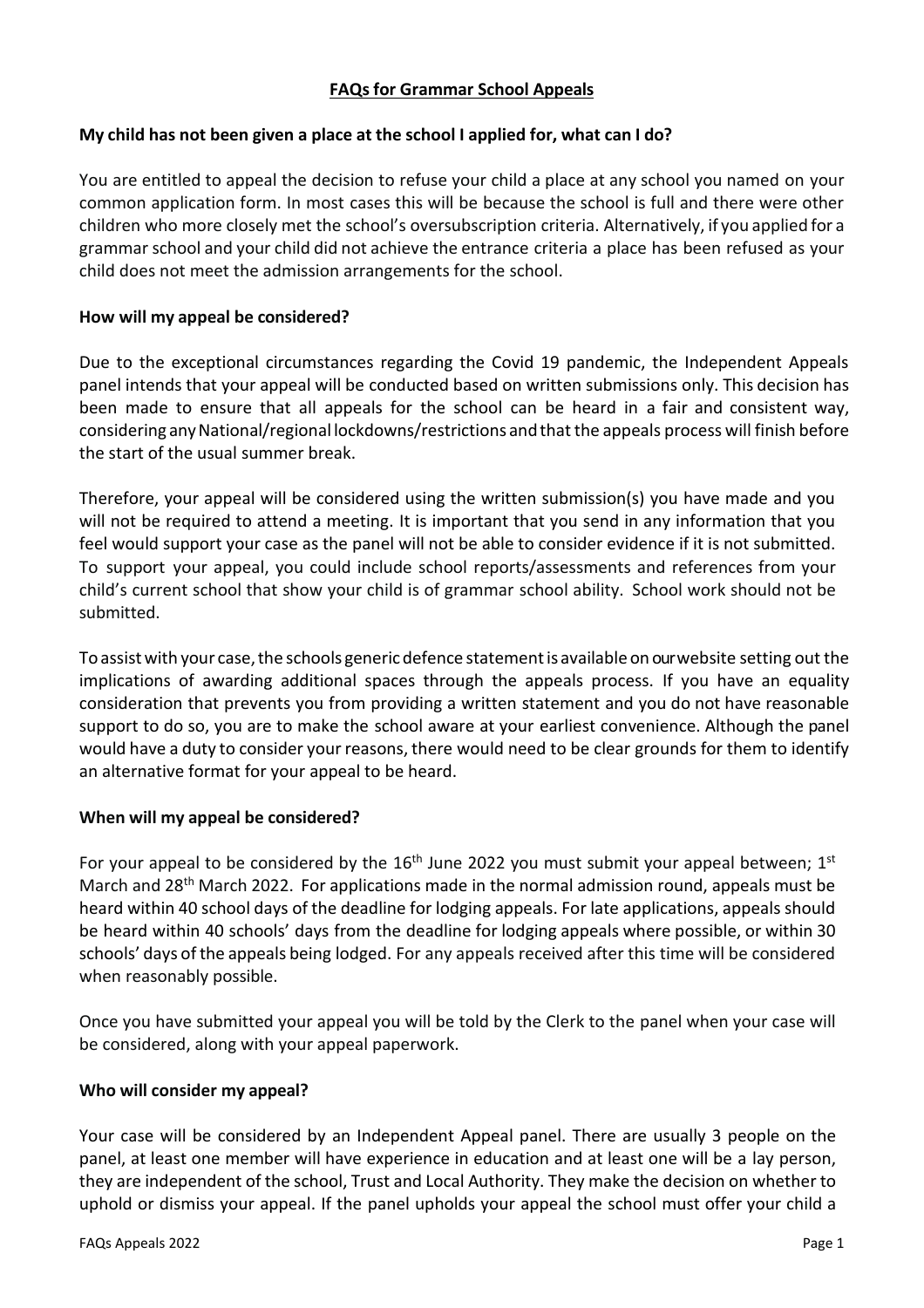place at the school. If the panel does not uphold your appeal, then the school will not offer your child a place at the school.

There will also be a Clerk in attendance, they are independent of the school and are responsible for the administrative arrangements for the appeal, keep the official note of what is discussed and give independent and impartial advice on the appeals process and admissions law to the panel members.

## **How do I make an appeal?**

Your appeal must be made in writing addressed to the Clerk to the Appeals panel, Coolinge Lane, Folkestone, Kent CT20 3RB or by email to: [npetrie@folkestonegirls.kent.sch.uk](mailto:npetrie@folkestonegirls.kent.sch.uk)

# **What else should I do before I make an appeal?**

You should also consider accepting any offer of a school place you receive to ensure that your child has a place should your appeal not be successful. Accepting another offer has no bearing on your appeal and the appeals process and does not limit other options available to you.

# **How do schools allocate places?**

When a school receives more applications from parents than it has places available, not every child can be successful in securing a school place. The school will use its admissions criteria, also known as oversubscription criteria, to decide which children to allocate places to, this sets out the order in which they will allocate places. Before you make an appeal, it will be helpful for you to understand how the school allocated their places, so you can understand why your child did not get a place. You can do this by looking at the school's admissions policy on the website.

# **What information does this school give to the Panel?**

Here are some key questions and answers that the panel would normally ask the school in relation to the school case. This information is given to the panel. For further information please refer to the school's generic defence statement.

- **How many appeals have been successful in previous years and did thisresult in the school having to exceed its Published Admissions Number?** The Folkestone School for Girls had 15 successful appeals in 2021, 7 successful appeals in 2020 and 10 in 2019. The school did exceed its published admissions number, although in 2021 FSG extended its PAN to 210 for one year only so this was not exceeded by the successful appeals.
- **How do the school organise the classes?** This is included in the defence statement.
- **How many additionalstudents can be accommodated in each class without impacting the level of education received?** This is included in the defence statement.
- **How do you measure the home/school distance and how do you ensure itis correct?** The distance is calculated using the graphical information software used by KCC School Admissions and Transport. It uses the co-ordinates of the home address and the school and determines the shortest route it can calculate using road and footpaths known to it. The route found is not one that the child would necessarily be expected to walk. It is the shortest route that can be calculated for the purpose of the application for admission.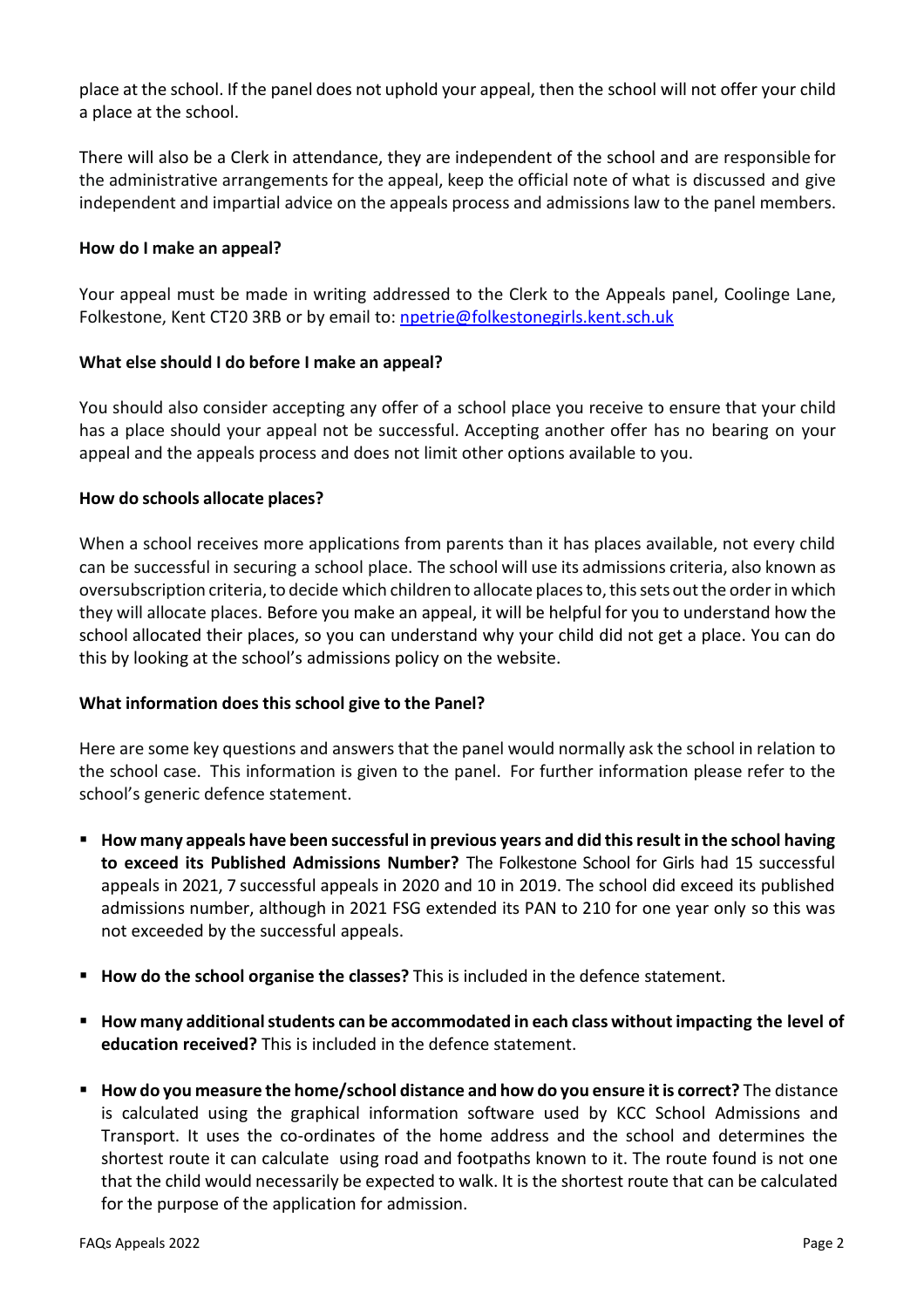▪ **If the panel decided that the school could admit additional students, what would be the impact on the school, in particular in relation to Health and Safety issues and what strategies are you able to put in place to ease the problem?** This has been included in the defence statement.

# **What information should I give to the Panel?**

It is important that you clearly set out the reasons why your child should have a place at your choice of school. As your appeal will be conducted as a paper-based exercise only and there will be no further opportunity for the panel to ask you any individual questions in relation to your case.

You can make an appeal because you want your child to attend a particularschool over any other, but the stronger your reasons, the better chance you have of your appeal being successful. You should focus on what the school can offer that meets your child's needs. This can include;

- i. what the school can offer that other schools cannot
- ii. what the impact will be on your child in not attending the school of your choice.

Every school has a Published Admission Number (PAN). The PAN is the maximum number of pupils that they will admit to each year group. You may believe that the school could take additional pupils, if so, you could ask the school to provide you with information to help you make your case.

You can also appeal if you believe that the admission authority did not apply their admission arrangements properly and if they had applied them properly, they would have offered your child a place at the school. You should explain why you believe this is the case and refer to the part of the admission arrangements that you believe has not been applied properly.

If the panel find sufficient evidence that the child is of grammar school ability, they will move on to the second stage of the appeal to consider and balance the prejudice to both the school and the appellant based upon the school's defence statement.

### **Is there anything that the Panel will not accept?**

Yes. Examples of school work your child may have undertaken will not be accepted as the panel will not be able to make a proper judgement about its quality**.** The members would have nothing to measure it against and would not know the depth of the work submitted. Also, they would not know whether the work had been carried out unaided.

### **Can I submit additional evidence after the deadline submitting my appeal?**

It is suggested that you provide all of your information at the time of appealing, however if you cannot send all the information and supporting evidence you want to at the time you submit your appeal, it is important you send it at your earliest convenience.

You will be supplied with a copy of all of your case papers at least 10 calendar days in advance of the date when the panel will meet to decide your appeal. At this time, you will be issued with all documents relating to your appeal, including the individual statement as to why a place was not offered to your child.

Within the first 5 calendar days of these papers being issued to you, you will have an opportunity to add any further information. After that, no further additional information can be received as the panel would require sufficient time to consider your case.